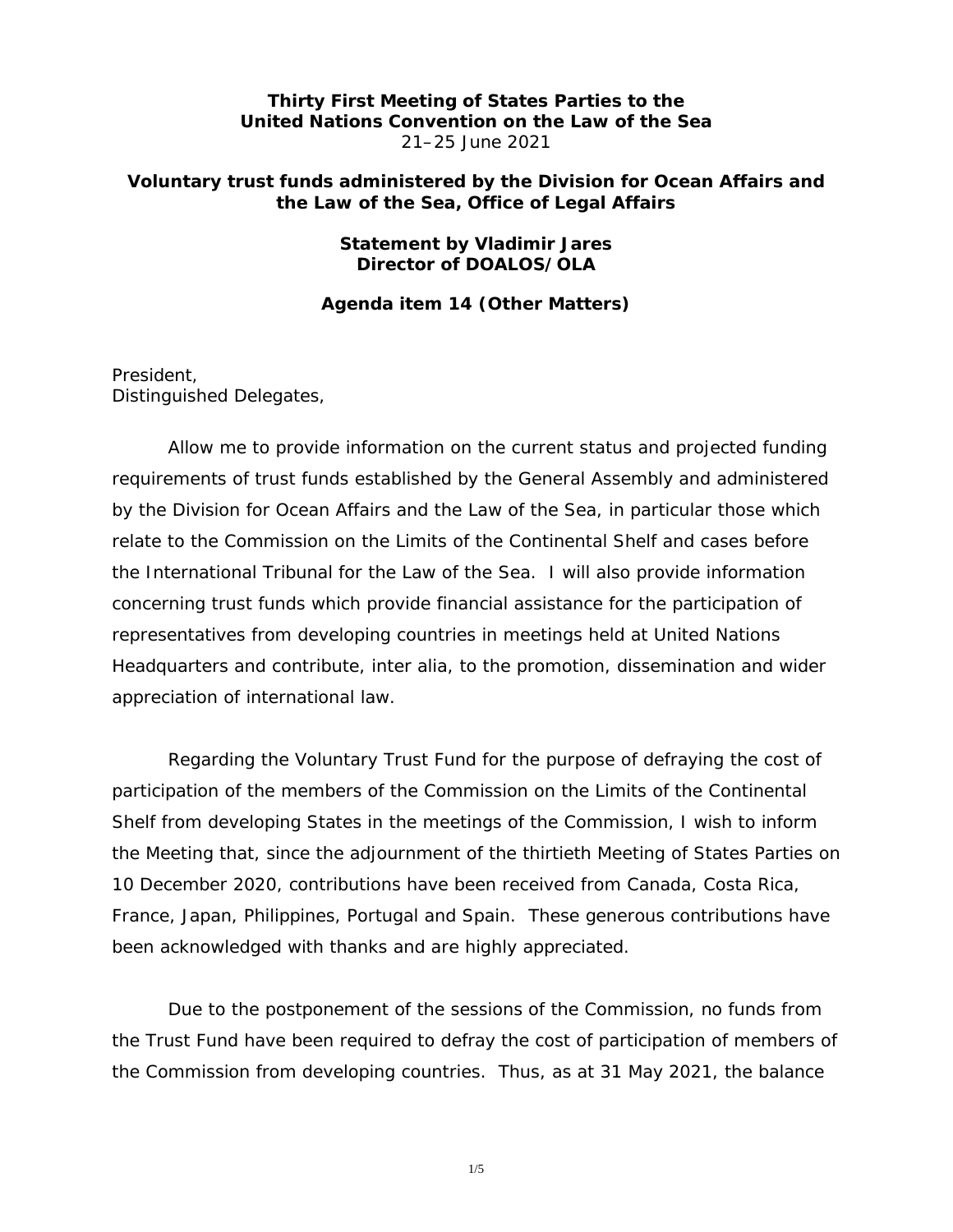of the Fund available for disbursement, which factors in the programme support costs, was estimated to be **US \$566,000**.

The projected funding for travel and daily subsistence allowance that would be required to cover the costs of future participation of seven members of the Commission in in-person sessions is approximately \$148,000 per session, plus programme support costs. An additional cost of approximately \$34,000, plus programme support costs, would be incurred per session to provide reimbursement of the Headquarters medical insurance to seven members of the Commission. These estimates assume that the secretariat would receive the same number of requests for assistance as in the most recent in-person sessions.

The current status of the Trust Fund allows for providing financial assistance to support the participation of members of the Commission on the Limits of the Continental Shelf from developing States in the work of the Commission for the next few sessions. It also allows for reimbursement of the premium for the Headquarters medical insurance scheme, or of the costs of medical travel insurance or short-term medical insurance, in accordance with the authorizations contained in paragraphs 106 and 107 of General Assembly resolution 75/239.

As in-person sessions of the Commission resume, it is expected that, without additional contributions, this voluntary Trust Funds may again revert will to its previous chronically underfunded situation. Therefore, it is imperative that contributions by those who are in a position to make them continue to come in so as allow for the granting of assistance.

Concerning the *Voluntary Trust Fund for the purpose of facilitating the preparation of submissions to the Commission on the Limits of the Continental Shelf*  for developing States, in particular the least developed countries and small island *developing States, in compliance with article 76 of the United Nations Convention on the Law of the Sea*, no contributions applications for assistance have been received. As at 31 May 2021, the balance of the Fund available for disbursement was estimated to be **US \$427,000**.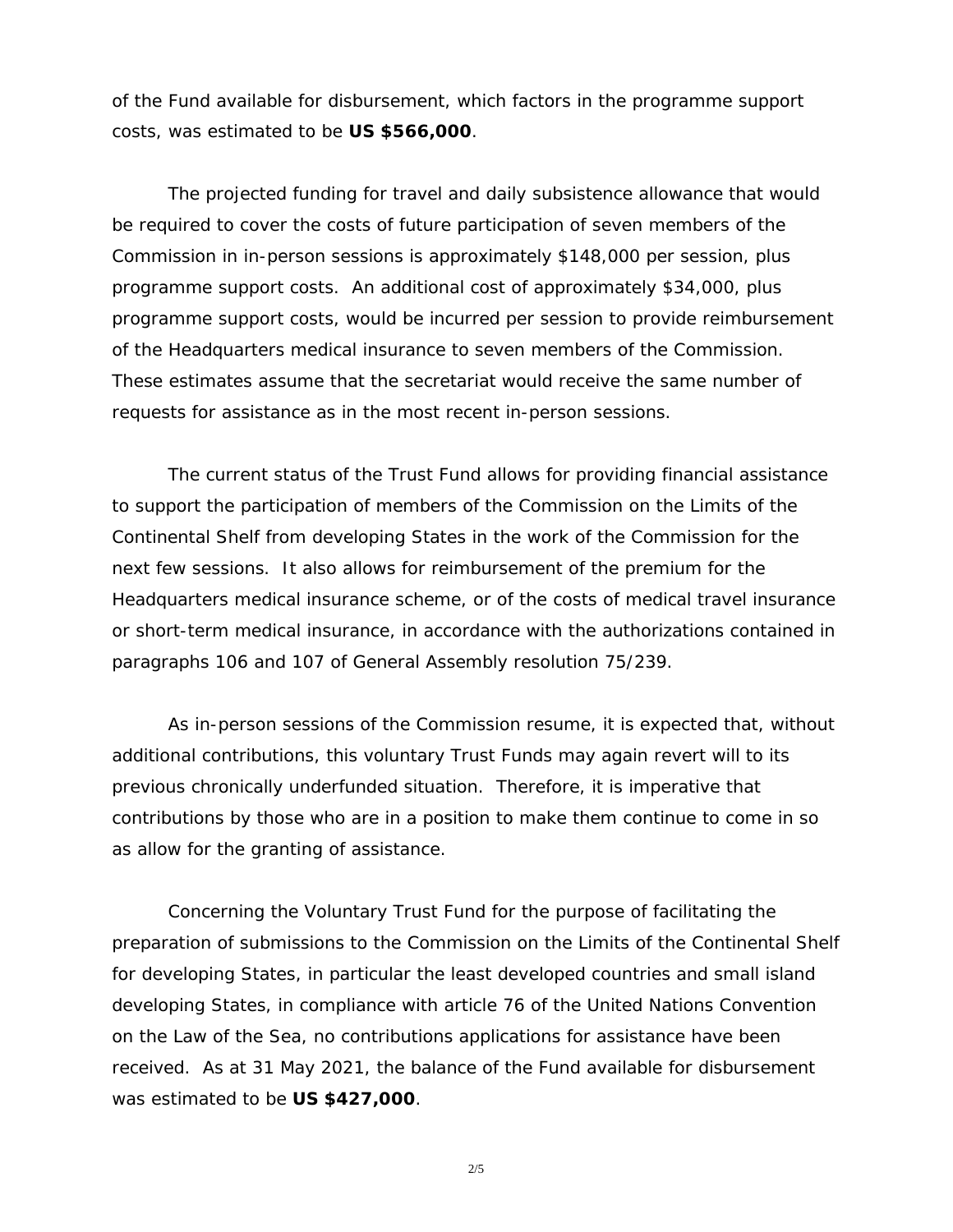I will turn now to the *Voluntary trust fund to assist States in the settlement of disputes through the International Tribunal for the Law of the Sea.* Since the last Meeting of States Parties, contributions have been made by Finland and the Philippines. No applications for assistance have been received. As at 31 May 2021, the Fund balance available for disbursement was estimated to be **US \$166,000**.

With regard to the *Hamilton Shirley Amerasinghe Memorial Fellowship on the Law of the Sea*, no contributions have been made since the last Meeting of States Parties. As at 31 May 2021, the Fund balance available for future disbursement was estimated to be **US \$110,000**.

We wish to note that, due to the impact of COVID19 pandemic, the 2020 fellowship was postponed to 2021, and that the 2020 fellow, Ms. Linda Bana of Ghana, had ultimately to conduct her fellowship virtually, given the continuing restrictions on international travel. I wish to recall, however, that for a number of years this fellowship Trust Fund has been chronically underfunded and without additional contributions it may continue to be so.

Concerning *the Voluntary Trust Fund for the Regular Process for global reporting and assessment of the state of the marine environment, including socioeconomic aspects*, no contributions have been made since the last Meeting of States Parties. As at 31 May 2021 the Fund balance available for disbursement was estimated to be **US \$187,000**.

As to the *Voluntary Trust Fund for the purpose of assisting developing countries, in particular least developed countries, small island developing States and landlocked developing States, to attend meetings of the United Nations Openended Informal Consultative Process on Oceans and the Law of the Sea*, no contributions have been made since the last Meeting of States Parties. As at 31 May 2021 the Fund balance available for disbursement was estimated to be **US \$46,000**.

Given the virtual nature of the twenty-first *Open-ended Informal Consultative Process on Oceans and the Law of the Sea* meeting held last week, no funds from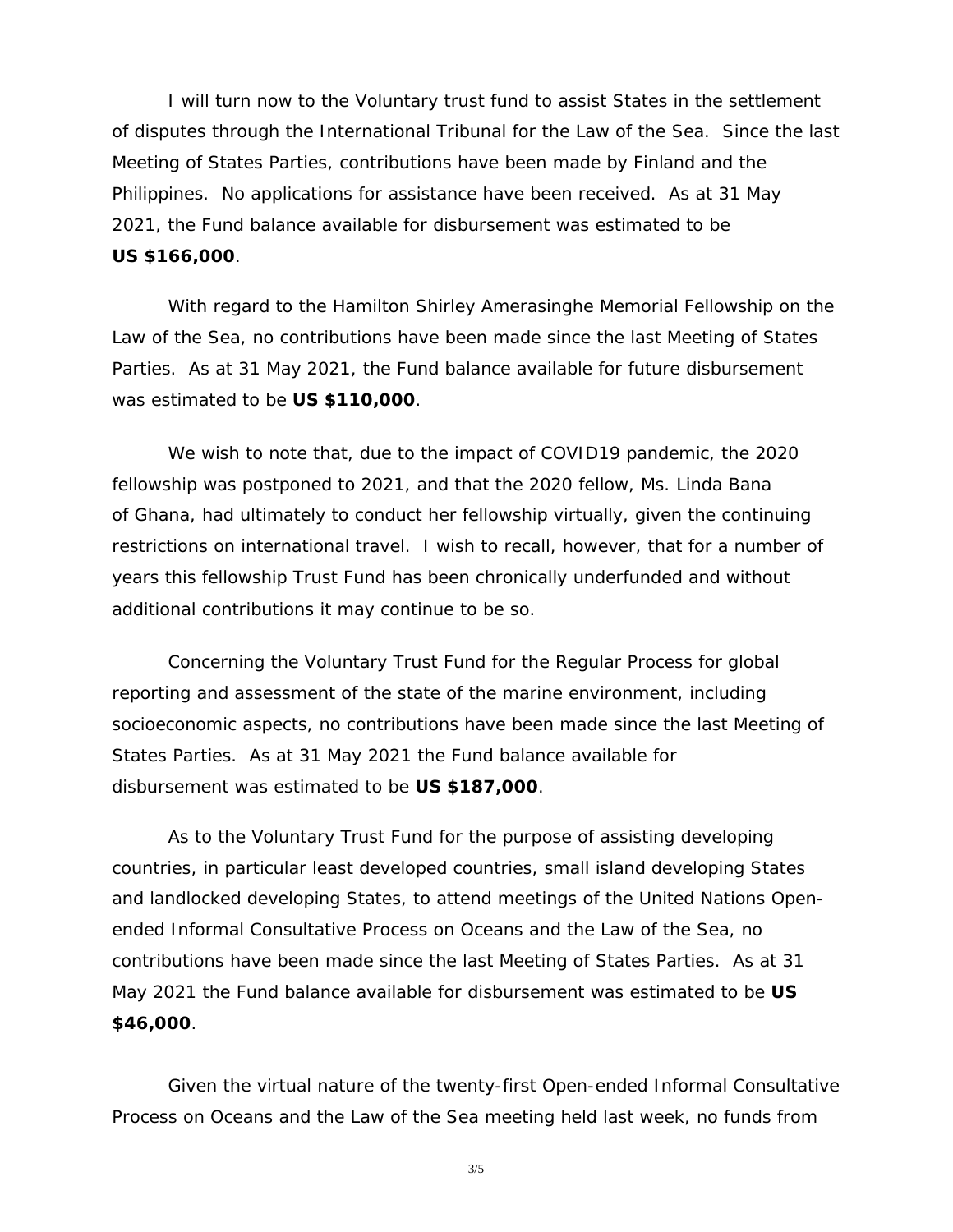the Trust Fund were required to defray the cost of participation of panellists or meeting participants from developing countries.

I now turn to the *Voluntary Trust Fund for the purpose of assisting developing countries, in particular the least developed countries, land-locked developing countries and small island developing States, in attending the meetings of the preparatory committee and an intergovernmental conference on the development of an international legally-binding instrument under the United Nations Convention on the Law of the Sea on the conservation and sustainable use of marine biological diversity of areas beyond national jurisdiction*. Since the last Meeting of States Parties, a contribution was made by Estonia and the Division has been informed of a forthcoming contribution from France. As at 31 May 2021 the Fund balance available for disbursement was estimated to be **US \$136,000**.

Given the strong demand for assistance under this Fund, it is anticipated that, without additional contributions, the Division would not be in a position to satisfy all requests for assistance in respect of the future forth session of the Intergovernmental Conference.

Mr. President,

Allow me to take this opportunity to echo the words of appreciation contained in General Assembly resolution 75/239 addressed all States that have contributed to the voluntary trust funds in the last several years. However, despite these generous contributions, the chronic underfunding of many of these trust funds continues to persist. Among other things, shortages of funds result in a limited level of participation of representatives and experts from developing States in United Nations meetings and processes related to oceans. They also impact important capacity-building activities, such as the HSA fellowship. Although many meetings have been postponed and rescheduled last year as well as this year, when in-person meetings resume, it will critical that these funds are able to operate and fulfil their role.